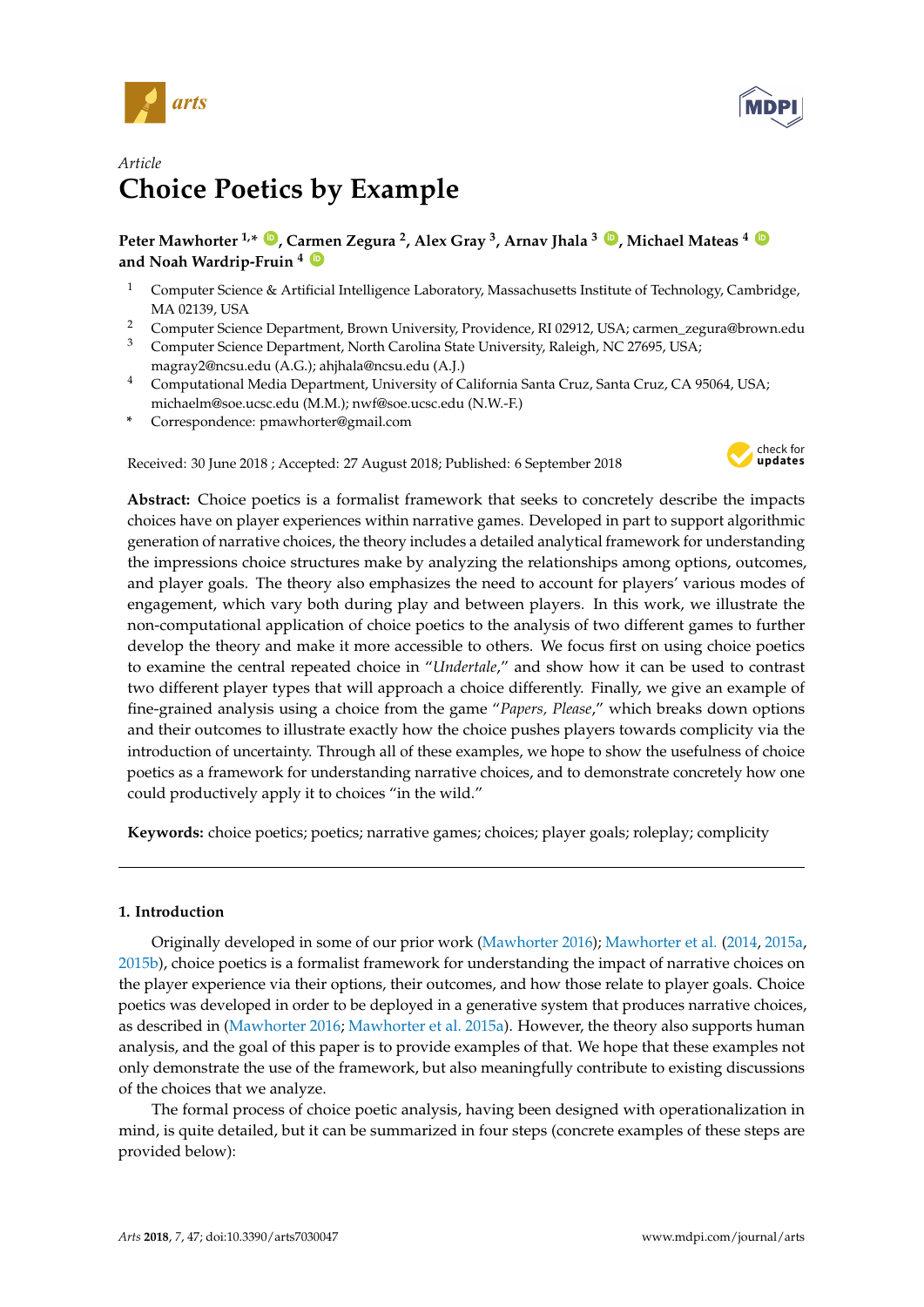- 1. **Goal Analysis**: Consider the player's mode(s) of engagement (e.g., role play, power play, etc.), and observe or assume the set of goals that influences their decisions. For a specific analysis, defining one or more player models (as prioritized set(s) of goals) is often sufficient.
- 2. **Likelihood Analysis**: Review the options offered at the choice being analyzed, and note the full range of outcomes that those options might suggest to the player, as well as the outcomes they actually produce. In addition, note how likely each suggested outcome seems to be.
- 3. **Prospective Analysis**: Describe the impact of each suggested outcome on each player goal. This gives an overall impression of how the choice will appear to the player as they encounter it, known as their prospective impression. Option/outcome patterns are recognizable at this point.
- <span id="page-1-0"></span>4. **Retrospective Analysis**: Review the actual outcomes of each option, and describe their impacts on each player goal. This produces a picture of the retrospective impression that the choice will leave on the player once they observe an outcome. Pay close attention to any differences between suggested and actual outcomes. Again, specific patterns may be identifiable at this stage.

These four steps produce tables of prospective and retrospective impression labels for each option, which can usually be used to answer specific questions about a choice (e.g., "Which option will this type of player favor?" or "Will the player feel this is a difficult choice?"). In some cases, producing multiple contrasting analyses using different starting assumptions (such as about player goals or outcome likelihoods) can be used to answer design questions (e.g., "Will this choice tend to separate players according to player types?" or "Should the likelihood of this outcome be important for how players will perceive this choice?").

For prospective analysis, the valence and likelihood of outcomes can be summarized using concise labels. For each option  $\times$  goal, labels can be assigned depending on whether that option has likely/unlikely outcomes that advance/hinder that goal. For likely outcomes, we assign the labels ◦ **advances** and ∗ **hinders**, and for unlikely/unknown outcomes, we use the labels ◦ **enables** and ∗ **threatens**. Note that most option/goal combinations will receive more than one label, e.g., an advantageous but not certain option could both ∗ **threaten** and ◦ **advance** a goal. The assignment of prospective labels allows us to analyze the choice by comparing it to known choice structures, or just by observing patterns among the labels.

We start with an example of contrasting modes of engagement by looking at *Undertale*'s central repeated choice of how to interact with wandering monsters [\(Fox](#page-14-1) [2015\)](#page-14-1). *Undertale*'s plot revolves around the player's aggression: does the player take their cue from other games and attack every "monster" they come across, or do they instead use the game's unusual "Mercy" option to avoid violence? Our analysis of *Undertale* examines both how that choice changes as the player learns about its outcomes, and how different goals might lead to different play styles. The game reinforces both aggressive and pacifist styles but gives those players different endings to encourage dialogue within the player community.

After exploring the importance of modes of engagement, we shift focus by deconstructing a repeated choice from *Papers, Please*: whether to approve the entry permit of someone who claims to be a refugee [\(Pope](#page-15-3) [2013\)](#page-15-3). *Papers, Please* uses a carefully crafted choice structure to illustrate to the player how autocratic regimes instil complicity in their citizens by manipulating uncertainty. A detailed analysis of the options and outcomes involved reveals exactly how this choice structure operates, and how it would take a different form without the element of uncertainty. Choice poetics is useful here because it can show explicitly how important uncertainty is to the effect achieved by *Papers, Please*, illustrating not just that the game *does* encourage complicity, but the subtle psychological mechanism it uses to do so.

By providing examples of the application of choice poetics "by hand" as opposed to by computer, we hope to inspire others to use and eventually help refine this theory. Ideally, the formal structure of choice poetics can provide language to discuss choice structures precisely, and the exhaustive analysis of goals, options, and outcomes can help analysts uncover quirks and details not readily apparent from a more gestalt perspective. Although we do not believe in formalism as an ultimate goal of literary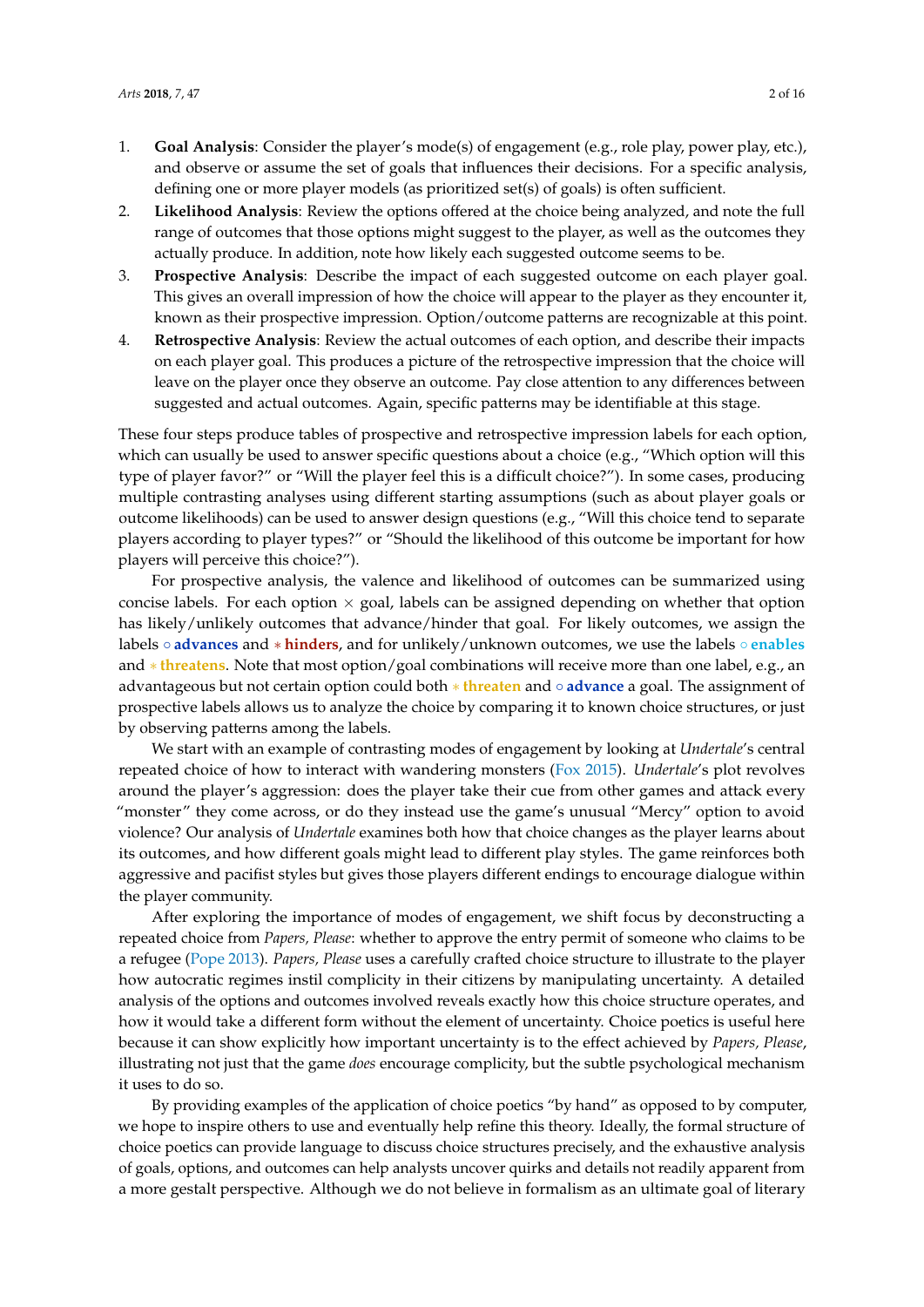(or interactive) analysis, we do hope that this framework can become one useful tool among many for both designers and critics to better understand the impacts of narrative choices on their audiences.

# **2. Related Work**

This work builds on our previous work on the theory of choice poetics. In particular, our paper "Towards a Theory of Choice Poetics" [\(Mawhorter et al.](#page-15-0) [2014\)](#page-15-0) provides a concise summary of the aims of the theory and the phenomena that it attempts to explain, and Peter Mawhorter's dissertation [\(Mawhorter](#page-14-0) [2016\)](#page-14-0) contains a chapter that provides a more detailed examination of the theory, including a walkthrough of the *Papers, Please* example that we also present here. It is worth acknowledging the lines of inquiry that choice poetics is in dialogue with, including formalist narratology from [Aristotle](#page-13-0) [\(1917\)](#page-13-0) to [Barthes and Duisit](#page-13-1) [\(1975\)](#page-13-1), the psychology of narrative [Tversky and Kahneman](#page-15-4) [\(1981\)](#page-15-4); [Green and Brock](#page-14-2) [\(2000\)](#page-14-2); [Mar and Oatley](#page-14-3) [\(2008\)](#page-14-3); [Zunshine](#page-15-5) [\(2006\)](#page-15-5), the psychology of decision-making [Mellers et al.](#page-15-6) [\(1997\)](#page-15-6); [Schwartz et al.](#page-15-7) [\(2002\)](#page-15-7), and of course other modern theories of interactive narrative [\(Aarseth](#page-13-2) [1997;](#page-13-2) [Frasca](#page-14-4) [2003;](#page-14-4) [Lindley](#page-14-5) [2005;](#page-14-5) [Mateas](#page-14-6) [2001;](#page-14-6) [Murray](#page-15-8) [1997;](#page-15-8) [Ryan](#page-15-9) [1991;](#page-15-9) [Tosca](#page-15-10) [2000\)](#page-15-10). The specific ideas about modes of engagement and player motivations used here are based largely on the work of [Yee](#page-15-11) [\(2006\)](#page-15-11), along with other work summarized in [\(Hamari and Tuunanen](#page-14-7) [2014\)](#page-14-7), although choice poetics can also incorporate non-standard modes of engagement such as critical play [\(Flanagan](#page-14-8) [2009\)](#page-14-8) (see Chapter 3 of [\(Mawhorter](#page-14-0) [2016\)](#page-14-0) for a more detailed explanation of these links). Other relevant studies provide insight into how engagement can be driven by multiple desires [\(Lindley](#page-14-5) [2005\)](#page-14-5), can be affected by choices and their consequences [\(Mallon and Webb](#page-14-9) [2005\)](#page-14-9), and can change over time [\(Lange](#page-14-10) [2014\)](#page-14-10). The development of choice poetics was also informed by non-academic writing on choice design, such as design advice for authors of online interactive narratives [\(Fabulich](#page-14-11) [2010\)](#page-14-11) or tabletop roleplaying game masters [\(Laws](#page-14-12) [2001\)](#page-14-12). Finally, concurrent experimental work (including some of our own) around choices and outcomes in games has provided useful empirical data about choices and their consequences [\(Cardona-Rivera et al.](#page-13-3) [2014;](#page-13-3) [Fendt et al.](#page-14-13) [2012;](#page-14-13) [Iten et al.](#page-14-14) [2018;](#page-14-14) [Mawhorter et al.](#page-15-1) [2015a\)](#page-15-1).

## *2.1. Moral Choices*

Our first analysis engages with the popular 2015 indie roleplaying game *Undertale* and how players with similar goals but different priorities can be steered towards different decisions. Existing scholarly literature on *Undertale* has examined its portrayal of morality and ethics through its primary choice of "kill" or "spare" [\(Müller](#page-15-12) [2017\)](#page-15-12), the ways the game solidifies the significance of its choices through various mechanics [\(Day and Zhu](#page-14-15) [2017\)](#page-14-15), and how its musical score changes from tonal and pleasant to atonal and eerie depending on the player's approach [\(Perez](#page-15-13) [2017\)](#page-15-13). Notably, *Undertale* goes so far as to remember a player's decisions even after they ostensibly reset the game, encouraging the idea that its choices are meaningful [\(Hughes](#page-14-16) [2015\)](#page-14-16). Although *Undertale*'s designer Toby Fox has been reticent about his intentions regarding the game's moral choices, he is clearly interested in aspects of game design beyond traditional roleplaying game mechanics (quoted in [Feeld](#page-14-17) [\(2015\)](#page-14-17)):

# *The addictive quality of "numbers increasing" is what drives a lot of games. But some of the most important things in life can't be accurately represented by numbers.*

As described by Müller, Undertale's various endings have encouraged the player community to discuss attitudes towards violence both in games and in real life [\(Müller](#page-15-12) [2017,](#page-15-12) sct. 2.2.1). The usefulness of choice poetics in this context is that is provides a concrete way of describing which aspects of Undertale's central kill/spare choice are mobilized to achieve this result, and by contrasting two different possible player perspectives, it illustrates how different players might naturally be encouraged to pursue different play styles and therefore observe different content, providing fodder for online discussion. Of course, a formalist analysis is not the only way to reach that conclusion, but it is a mechanical and reproducible way to do so, potentially making it accessible to novice critics (and as in our prior work, to automated systems).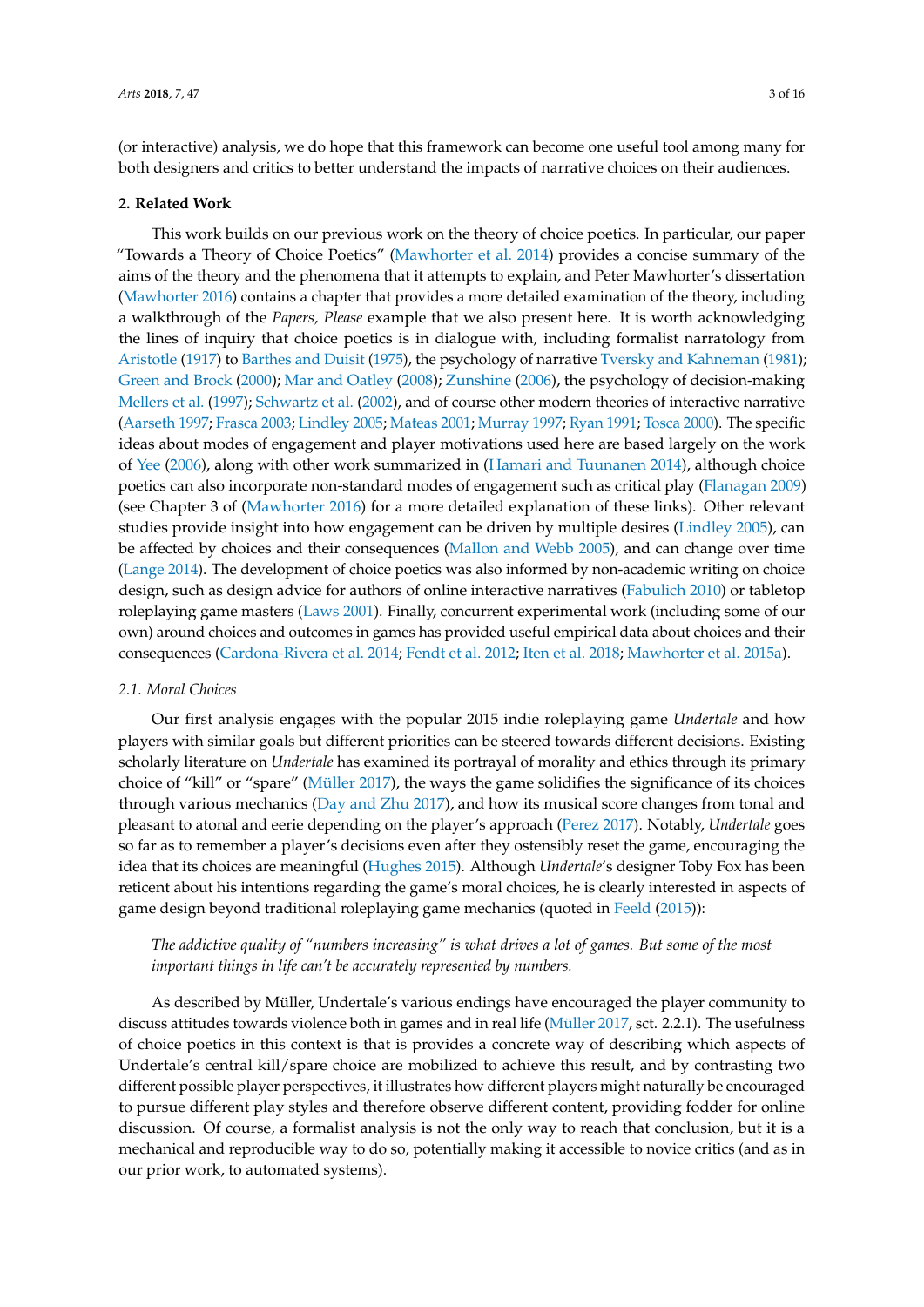Broader research on moral choices in games includes examinations of their implementation and studies of how players respond to them [\(Consalvo et al.](#page-13-4) [2016;](#page-13-4) [Švelch](#page-15-14) [2010;](#page-15-14) [Weaver and Lewis](#page-15-15) [2012\)](#page-15-15). Of course, research on the psychological effects of games, especially violent games, is quite popular, but has come to largely mixed conclusions [\(Ellithorpe et al.](#page-14-18) [2015;](#page-14-18) [Ferguson](#page-14-19) [2008\)](#page-14-19). In fact, there is also interest in using video games to encourage better moral decision making [\(Katsarov et al.](#page-14-20) [2017\)](#page-14-20).

## *2.2. Coercion and Complicity*

In our second analysis, we discuss complicity in *Papers, Please*, and use a detailed breakdown of a single choice to illustrate how this moral issue is raised within the game. A version of this analysis appears in [\(Mawhorter](#page-14-0) [2016\)](#page-14-0), but a more thorough analysis of the game and its themes has also been undertaken by Paul Formosa, Malcolm Ryan, and Dan Staines [\(Formosa et al.](#page-14-21) [\(2016\)](#page-14-21)); for a critical perspective, see also [Alexander](#page-13-5) [\(2013\)](#page-13-5), which Formosa et al. cite themselves). Formosa, Ryan, and Staines' excellent analysis of the game and its moral dimension largely agrees with our conclusion that the game uses ambiguity as a mechanism to encourage complicity, and in fact they even quote personal correspondence with Lucas Pope, the game's designer, to the same effect: "On some level I want players to reach a point of self-realization—about how good people can be turned into uncaring cogs" (Pope quoted in [Formosa et al.](#page-14-21) [\(2016\)](#page-14-21)). We find these congruences encouraging, because they show that choice poetics can produce conclusions that are not only echoed by other analyses but which also seem to have been intended by the designer themselves. Of course, if existing analyses have reached these conclusions already, why use choice poetics at all? In this case, choice poetics provides a more detailed accounting of the importance of ambiguity in terms of the choices faced by the player, and is able to explain exactly why removing ambiguity would change a (hypothetical) player's perspective on the game. Such detailed accounting of the impact of outcomes could be useful for designers interested in tweaking their choices to best support desired narrative or persuasive goals, and in fact, at least for machine-designed choices, this has shown to be somewhat effective (see [Mawhorter et al.](#page-15-2) [\(2015b\)](#page-15-2)).

Other scholarly work dealing with complicity in games is also relevant here. Toby Smethurst and Stef Craps discussed the appearance of trauma in games, including a section on complicity [\(Smethurst](#page-15-16) [and Craps](#page-15-16) [2015\)](#page-15-16). In a similar vein, Holger Pötzsch discussed complicity in games, again in the context of more scripted narrative settings [\(Pötzsch](#page-15-17) [2017\)](#page-15-17). Both of these analyses include *Spec Ops: The Line* [\(Yager Development](#page-15-18) [2012\)](#page-15-18) as an example of a game that deals with complicity, but which does so in a completely different manner to *Papers, Please*, using a scripted narrative and being much more direct and extreme about the moral decisions being made (see also [Murray](#page-15-19) [\(2016\)](#page-15-19) on the game's failure to grapple with issues of racism and sexism even as it does address toxic masculinity).

## **3. Reinforcing Disparate Choices in** *Undertale*

*Undertale* is an independently developed roleplaying game [\(Fox](#page-14-1) [2015\)](#page-14-1) about a kid trying to get back home. The game appears at first to be a normal roleplaying game with some interesting mechanics, but the facade of standard RPG (role-playing game) mechanics hides a deeper morality-based storyline which challenges gamers to think more deeply about the random "monsters" they are fighting. Players face different challenges and receive different endings depending on whether they play the game passively or aggressively. These paths allow for the game to be a straightforward example of what happens when players with different play styles are forced to make the same choice.

Figure [1](#page-4-0) shows the very first random encounter of the game, and illustrates the repeated central choice of whether to fight, flee, or "spare" each opponent ("Flee" and "Spare" are the options in the "Mercy" menu). With the exception of certain bosses, all "enemies" in the game must be dealt with in one of these three ways, where killing them awards gold and experience points, fleeing gives no reward, and sparing them awards just gold, which is only possible after taking a specific sequence of actions that pacify the opponent which the player must learn for each type of "monster." To understand how this repeated choice is set up to create dialogue within player communities, we can break it down using a formal analysis.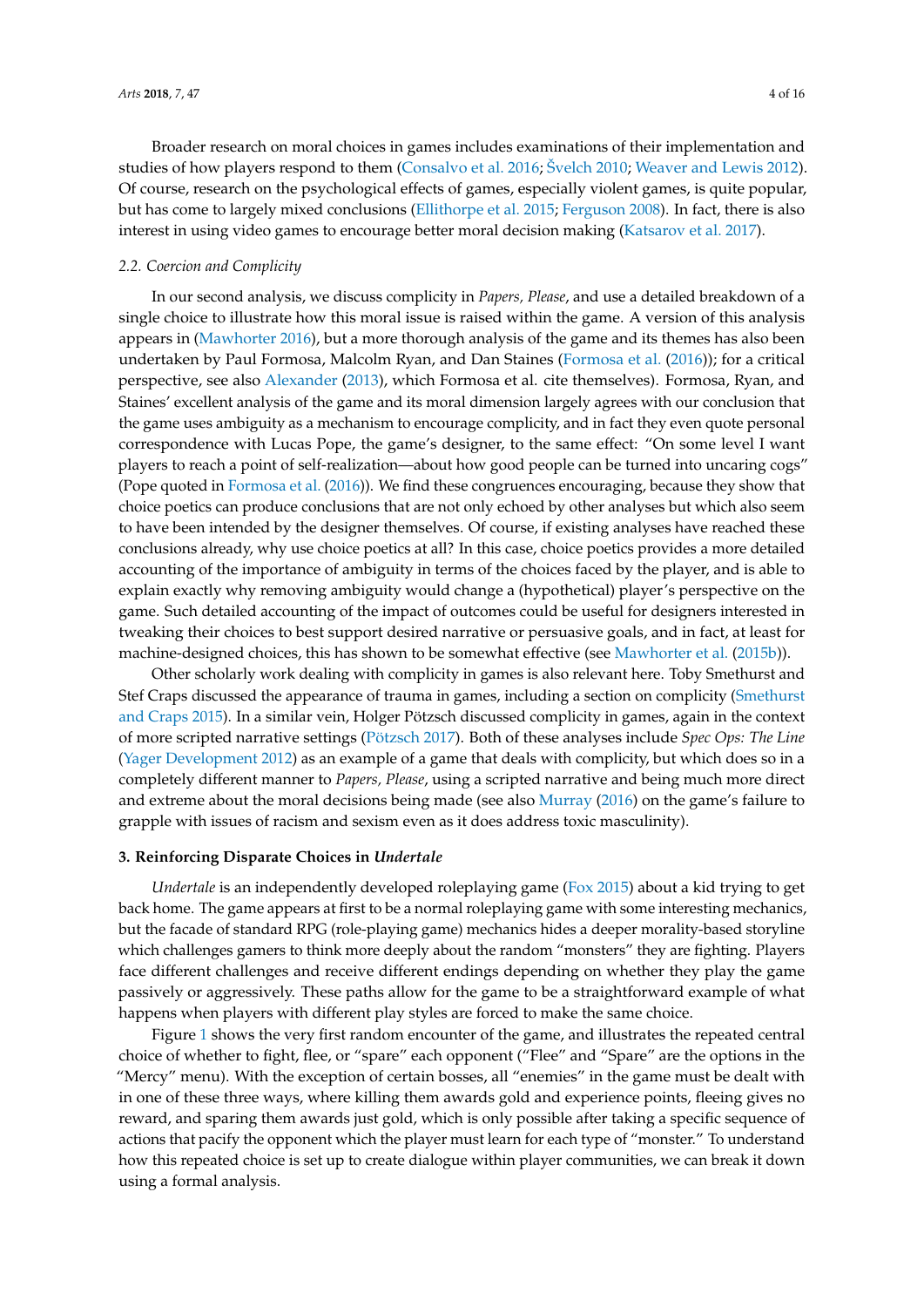<span id="page-4-0"></span>

**Figure 1.** A screenshot from *Undertale* showing the first random encounter of the game, in which a "Froggit" "hops close" (note that aggression is implied via the convention of a random encounter but not by the text). The options are "fight," "act," "item," and "mercy," the last of which is unconventional. Screenshot by Peter Mawhorter, licensed under Creative Commons Attribution-ShareAlike 4.0 International License (CC BY SA).

To simplify the analysis, we ignore concerns about player skill, which would provide an extra motive to select the "flee" option. Although contrasting approaches to this choice across players of different skill levels would also be an interesting approach, we consider here the perspective of players that have no trouble with the challenges involved in either attacking or pacifying the enemies.

The remaining subsections here describe the results of each of the analysis steps outlined in Section [1,](#page-0-0) and how they differ both for two different player models and between initial and subsequent encounters with the choice. Our first player model<sup>1</sup> (we call them the power player) is intended to model an experienced roleplaying game player, who is familiar with the conventions of the genre and who expects to be asked to fight their way to victory, collecting experience and gold along the way to gain power and overcome challenging bosses. This power player model is grounded in the "Achievement" dimension of player motivation identified in [\(Hamari and Tuunanen](#page-14-7) [2014\)](#page-14-7), which corresponds to the idea of "power play" as a mode of engagement [\(Mawhorter et al.](#page-15-0) [2014\)](#page-15-0). Our second player model (we call them the story player) attempts to approximate someone who has little experience with roleplaying games and is interested in experiencing the story of *Undertale*. This model is related to the dimension of player motivation that Hamari and Tuunanen identify as "Immersion," and the "avatar play" mode of engagement from [\(Mawhorter et al.](#page-15-0) [2014\)](#page-15-0).

<sup>1</sup> In choice poetics, a player model is defined as a specific set of prioritized goals, which makes it more specific than a "player type" as used in other literature, although our player models in this analysis roughly correspond to two popular "player types" identified in the literature (see below).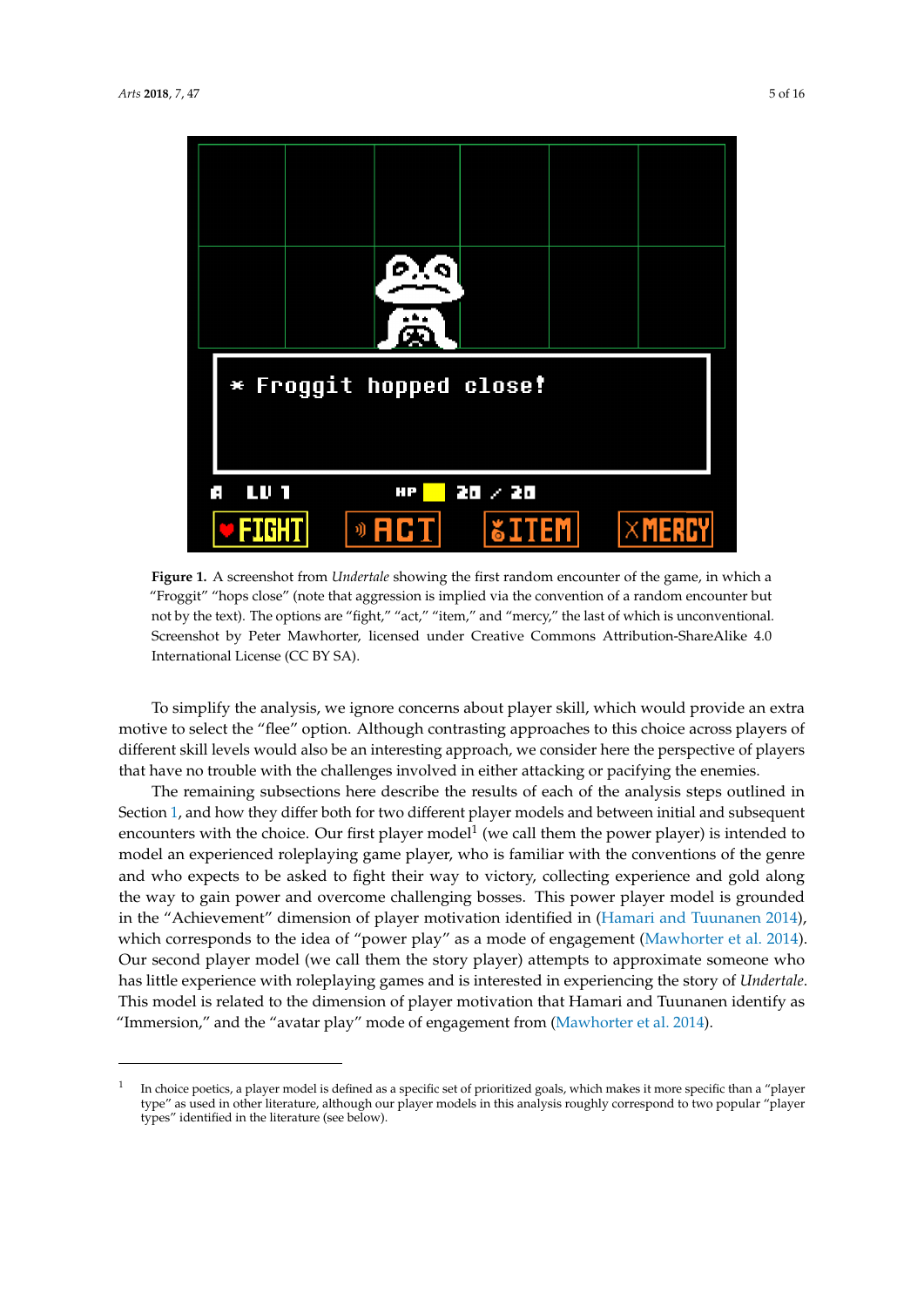# *3.1. Goal Analysis*

We use the following set of goals, with the listed power/story priorities for our respective player models (these prioritized goal sets are the player models):

- Gain experience points (high/low)—The power player prioritizes experience points (XP), knowing that they may be necessary to accumulate power and beat the game. The story player understands them as a reward, but does not seek them out to the detriment of other goals.
- Gain gold (high/low)—Similar to XP, the power player seeks out gold while the story player welcomes it but does not prioritize it.
- Show mercy (none/high)—While the power player sees interactions with the monsters as instrumental and inconsequential, our hypothetical story player, swayed by the aesthetics of the game, finds them cute and feels bad being violent towards them (of course, not all story-focused players would have this outlook).
- Explore options (low/high)—Faced with a new game, both the power and story players are interested in figuring out what makes this game unique and what is possible within it, although for the power player this is secondary to other concerns. The "Mercy" menu especially, as an unconventional option, will attract interest.
- Behave consistently (low/low)—Both of our hypothetical players not only exhibit standard human biases towards consistent action (and justification of their past actions using future actions), but also recognize that, in most game systems, rewards are reserved for extreme behavioral profiles. This goal does not trump others, but influences ambiguous cases.

Although these exact goal sets might not be those of any actual player, they do approximate common aspects of player psychology described within existing literature (e.g., the "Achievement" and "Immersion" dimensions from [Hamari and Tuunanen](#page-14-7) [\(2014\)](#page-14-7)). Any concerns about particular goals or their prioritization could always be investigated by contrasting results with yet another player model that differed from one of these in terms of the goal in question, and of course, were data on actual player goals available in some form, they could be used to define detailed player models for personalized or aggregate analysis. Examples of blind playthroughs uploaded to YouTube (e.g., [fuandon](#page-14-22) [\(2015\)](#page-14-22) for the story player model and [TheRPGMinx](#page-15-20) [\(2015\)](#page-15-20) for the power player model) also support the idea that these profiles might model some actual players.

# *3.2. Likelihood Analysis*

The next task is to decide which options suggest what outcomes, which can be tricky, as there is a wide range of possible outcomes to consider. Luckily, our choice of player goals can narrow that range somewhat—for example, in this analysis, we have assumed our players are skilled enough that they will always succeed, so we ignore outcomes related to player injury or death.

<span id="page-5-0"></span>**Table 1.** Likelihood analysis for the player's initial encounter with the choice shown in Figure [1.](#page-4-0) The "new option" "outcome" reflects the player goal of exploring unknown options, whereas the "repeated" "outcome" reflects the player goal of behaving consistently (both are the same for all three options the first time the player encounters this choice).

| Fight                 | Flee                   | <b>Spare</b>           |  |
|-----------------------|------------------------|------------------------|--|
| (likely) Froggit dies | (likely) Froggit lives | (likely) Froggit lives |  |
| (likely) XP reward    | (likely) no XP         | (unlikely) XP reward   |  |
| (likely) Gold reward  | (likely) no Gold       | (unlikely) Gold reward |  |
| (known) New option    | (known) New option     | (known) New option     |  |
| (known) Not repeated  | (known) Not repeated   | (known) Not repeated   |  |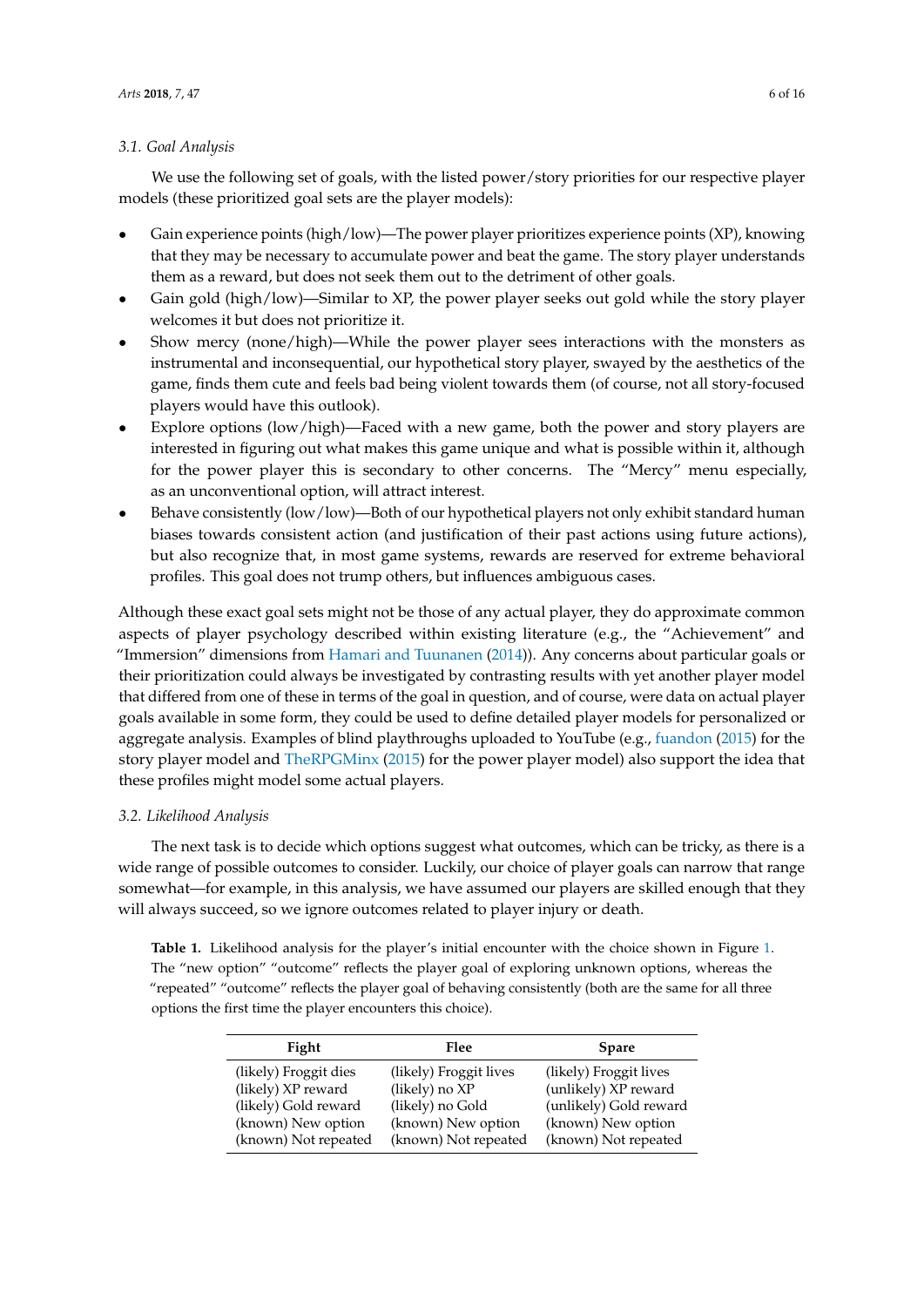Table [1](#page-5-0) shows likelihood analysis results for the player's first encounter with this choice (which are the same for both player models), including extradiegetic outcomes relating to exploration and consistency goals.

Once the player learns the actual outcomes of each choice, these likelihoods will be simplified: the player will know the true outcomes (all "likely" outcomes become "known"), and the two unlikely outcomes will be revealed (sparing rewards gold, but no XP). For the extra-diegetic outcomes, players who have explored all the options will view none of them as novel, and depending on which option they picked most, they will view one as more consistent with their past behavior.

# *3.3. Prospective Analysis*

Having listed a set of suggested outcomes and their likelihoods, the analysis can proceed to evaluate the prospective impressions created by this choice (as described in Section [1\)](#page-1-0). The results are shown in Table [2,](#page-6-0) which includes two versions: the block on the left shows evaluations using the initial likelihoods, while the block on the right shows the evaluations after all outcomes are known. The subsequent results also use (P) and (S) to show labels that differ between the power (P) and story (S) player models (mostly, the two models just have different priorities for the different goals). The post-hoc evaluations from the right side of Table [2](#page-6-0) are further summarized in Table [3](#page-8-0) which shows at a high level how many goals are advanced or hindered by each option for the two player models.

<span id="page-6-0"></span>**Table 2.** Option analysis for the example choice shown in Figure [1.](#page-4-0) The results for initial and subsequent encounters are shown separately in the left and right halves of the table. All of the labels apply to both of our player models, except the be-consistent labels for the subsequent analysis, where the power (P) and story (S) player models each view either "fight" or "spare" as consistent and the other options as inconsistent (elsewhere stacked labels indicate that multiple labels apply for both models).

| Initial         |                                   |                              | Subsequent                 |                                             |              |                                           |
|-----------------|-----------------------------------|------------------------------|----------------------------|---------------------------------------------|--------------|-------------------------------------------|
| Goal            | Fight                             | Flee                         | <b>Spare</b>               | Fight                                       | Flee         | <b>Spare</b>                              |
| gain-XP         | o enables<br>o advances           | $*$ hinders<br>$*$ threatens | o enables<br>$*$ threatens | o advances                                  | $*$ hinders  | $*$ hinders                               |
| gain-gold       | o enables<br>o advances           | $*$ hinders<br>$*$ threatens | o enables<br>$*$ threatens | o advances                                  | $*$ hinders  | o advances                                |
| show-mercy      | $*$ hinders<br><b>*</b> threatens | o enables<br>o advances      | o enables<br>o advances    | $*$ hinders                                 | o advances   | o advances                                |
| explore-options | $\circ$ advances                  | $\circ$ advances             | $\circ$ advances           | $<$ none $>$                                | $<$ none $>$ | $<$ none $>$                              |
| be-consistent   | $<$ none $>$                      | $<$ none $>$                 | $<$ none $>$               | $\circ$ advances $(P)$<br>$*$ hinders $(S)$ | $*$ hinders  | $\circ$ advances (S)<br>$*$ hinders $(P)$ |

In this case, we can see that, for both player models, the fight and spare options are more attractive than the flee option, and in fact the spare option dominates the flee option for this goal set in all cases, making it mostly irrelevant (of course, this is because we are ignoring player skill as a factor). Comparing just the fight and spare options for the initial decision, we can see that the spare option is seen as a bit dubious in terms of the power-related goals, but clearly superior in terms of the mercy goal.

Considering the power and story players, the power player is most likely to pick "fight," because they ignore the show-mercy goal, so from their perspective, fight is the only option without downsides (of course considering player skill would have complicated that). Meanwhile, the story player, whose highest-priority goals are to explore and show mercy, will likely pick "spare," as it is best for those goals while not entirely sacrificing their low-priority goals. As both of these players encounter this choice again, their explore-options goal will now favor the options they did not choose at first, and the story player may now attempt fighting, and will probably attempt fleeing, because their high-level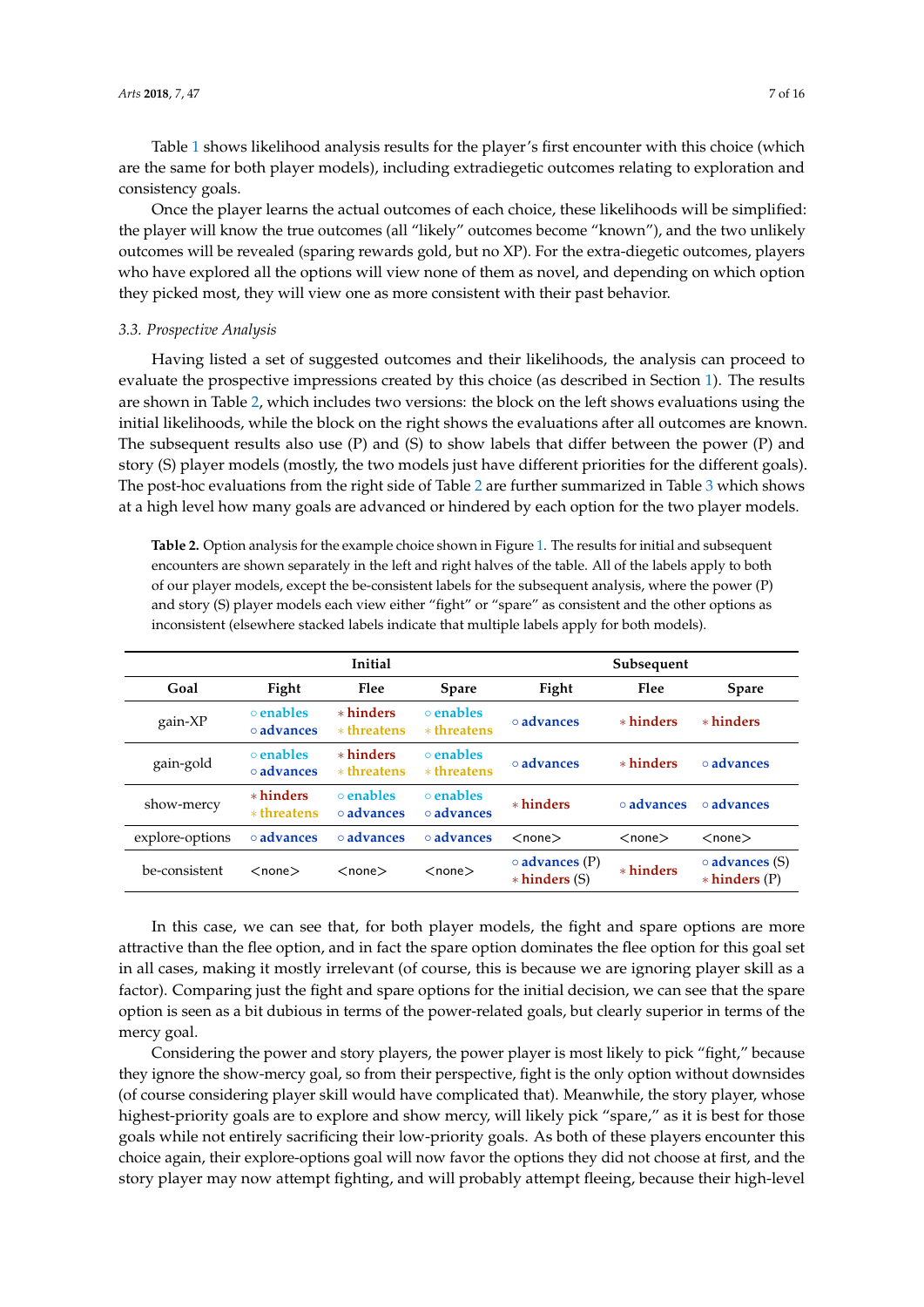goals of exploration and mercy are now in conflict. Ultimately, the story player will find sparing most rewarding after all options have been explored. In contrast, the power player, with a lower priority on exploration, may eventually try spare and/or flee out of boredom, but upon learning that those options do not award XP, they will continue to fight most enemies.

As these patterns are established, biases that promote consistency (see e.g., [Brehm](#page-13-6) [1956;](#page-13-6) [Mather et al.](#page-14-23) [2000;](#page-14-23) [Hall et al.](#page-14-24) [2012\)](#page-14-24) will be reinforced, and the power and story players will in all likelihood settle for picking fight and spare, respectively. As we can see, the key factor that separates these models is their relative prioritization of the mercy goal, in conjunction with their priorities for gaining XP and gold. Importantly, beyond the immediate rewards shown here, sparing monsters also leads to a number of other acknowledgements and ultimately rewards the player with the ability to befriend some of the more important characters, which is a reward well-suited to players interested in exploring a deeper story. Given an audience of players with a spectrum of preferences, the game prompts different initial choices, and then encourages sticking to those choices (via consistent gold and XP rewards for fighting, and via gold and story rewards for sparing).

#### *3.4. Retrospective Analysis*

After making each decision, the immediate rewards are as expected. However, as the game progresses, there are longer-term consequences for both systematic approaches that we consider here. In particular, towards the end of the game, the story line diverges sharply, in the aggressive case throwing the player into brutal battles against several bosses, and in the passive case allowing the player to befriend some of those characters and not fight them at all (although other bosses appear).<sup>2</sup>

The long-term consequences of these individual decisions are not simply rewards or punishments, although sparing monsters leads to a happier story outcome. Instead, they represent divergent worlds, which gives the player a strong sense of agency, but also causes players who take different paths and then compare notes to surprise each other. By reinforcing each path separately and letting content diverge significantly, *Undertale* fosters dialogue between its players, because once they learn of each others' disparate experiences, they will naturally be curious as to how those experiences were unlocked. Had the game simply punished players for fighting the enemies, this would have delivered a fairly simplistic moral message, but instead, the game lets that message unfold via dialogue with other players, and as previously mentioned, uses some extra-diegetic mechanics to give its choices extra permanence.

#### *3.5. Discussion*

This analysis set out with the goal of understanding how two different player models could be encouraged to routinely deal with *Undertale*'s randomly-encountered "monsters" in different ways. After understanding the prospective option impressions involved for both initial and repeated iterations of this choice, we can see that the reward structure does indeed encourage power-focused and story-focused players to take different paths, and rewards them for doing so in different ways. By deconstructing *Undertale*'s repeated kill/spare choice using two generic player models, we have gotten some insight into how different players might be encouraged to explore the game differently, but of course there are other important choices and mechanics in the game that help push players down one path or the other.

As explored in Hughes' review of the game and Müller's thesis [\(Hughes](#page-14-16) [2015;](#page-14-16) [Müller](#page-15-12) [2017\)](#page-15-12), part of the message of *Undertale* is not merely about violence itself, but about the player's willingness to callously manipulate the lives of the characters in the game. The moral dichotomy that it sets up through a carefully crafted choice that will separate its audience into opposing camps serves to

<sup>&</sup>lt;sup>2</sup> Note that these divergences still happen even if the player does not reach one of the special endings to the game, which typically require extensive forethought and would not be reached by first-time players who do not consult a guide.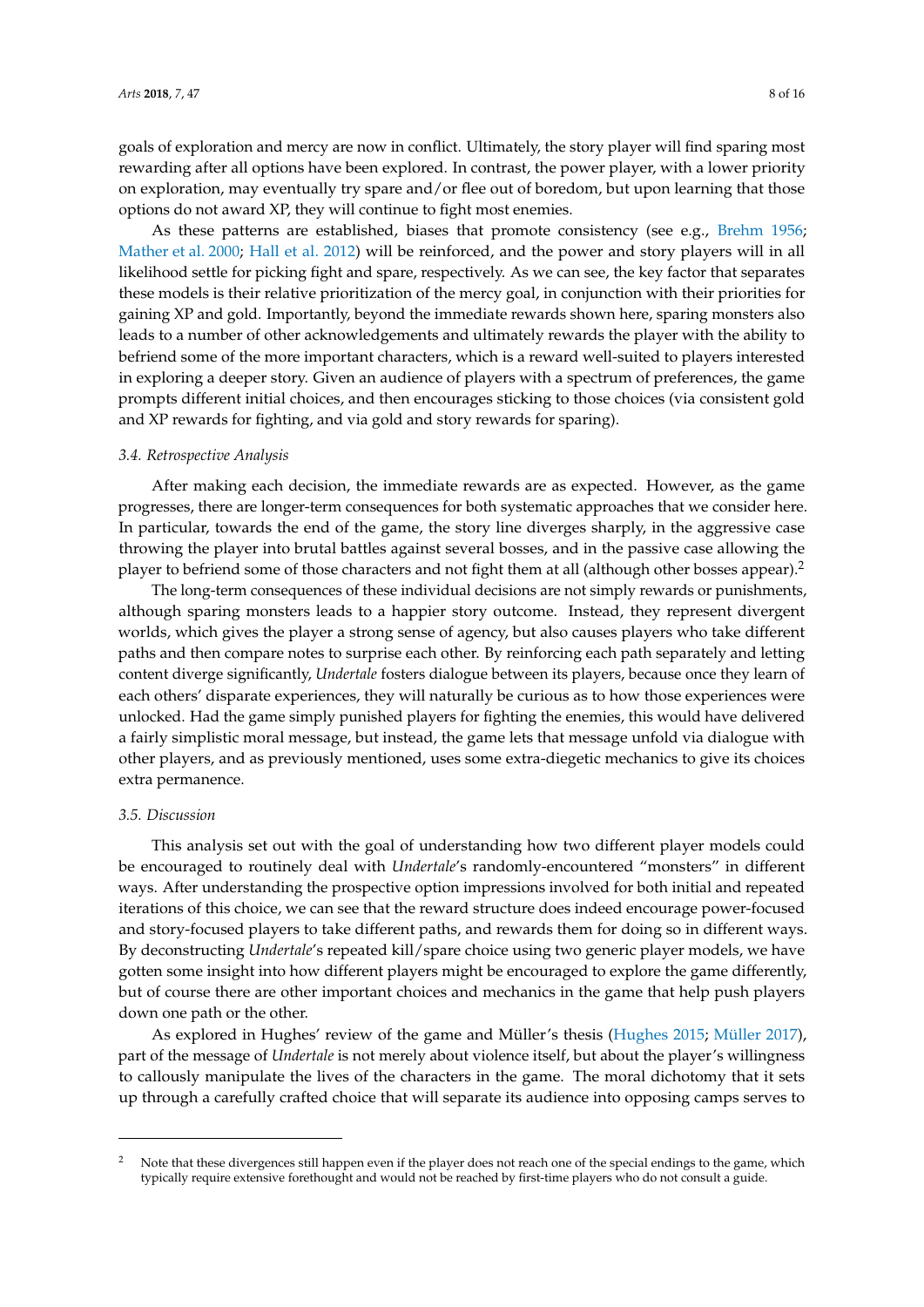underline this point and get players to think deeply about it as they attempt to justify their decisions to each other (see, e.g., [oh](#page-15-21) [\(2016\)](#page-15-21) for an example of discussion within the player community).

The value of choice poetics here lies in explaining the mechanisms behind such narrative choices with specificity. For example, in Table [3,](#page-8-0) we can see that for our story player model, both the fight and spare options are not purely good or bad: the fight option advances some low-priority goals, while the spare option hinders one. As a designer, if we wanted to tweak this choice to more strongly reinforce sparing the monsters, we could consider rewarding some XP for sparing monsters, which would cause the spare choice to dominate the fight choice for players interested in showing mercy. By the same token, the choice not to do so makes the spare option more meaningful: the player actually has to make a sacrifice in order to access it, which potentially increases psychological attachment to that choice, and which might also heighten the player's sense of agency.

These kinds of detailed observations about individual outcomes are something that choice poetics enables naturally. In fact, choice poetics offers a mechanism whereby approaching a choice with a specific question (e.g., "How do power and story players approach this choice differently?") leads to formal descriptions of that choice that can be used to answer other questions (e.g., "How would awarding XP for sparing monsters change this choice?"). In the best case, those formal descriptions or the process of their production raise further questions that highlight as-yet-unconsidered issues with the design of a choice. For example, in this analysis, we noted in passing that the flee option is always dominated by one of the other options assuming the player has a certain level of skill. That observation prompts the question: how do different levels of difficulty affect the player's perception of this choice, which could be answered using further comparative analysis that introduced goals related to self-preservation and player models with different skill levels (which could be modeled using outcome likelihoods for taking damage and/or dying). Although there is not room here to carry out that analysis, the fact that our initial analysis suggests it is a good sign that choice poetics as a formal system can be a productive tool for these kinds of analytical projects.

| <b>Power Player</b> |                                                     |                             |                                                     |  |
|---------------------|-----------------------------------------------------|-----------------------------|-----------------------------------------------------|--|
| Priority            | Fight                                               | Flee                        | <b>Spare</b>                                        |  |
| High                | $\circ$ advances $\times$ 2                         | $*$ hinders $\times$ 2      | $\circ$ advances $\times$ 1, $*$ hinders $\times$ 1 |  |
| Low                 | $\circ$ advances $\times$ 1                         | $*$ hinders $\times$ 1      | $*$ hinders $\times$ 1                              |  |
| <b>Story Player</b> |                                                     |                             |                                                     |  |
| Priority            | Fight                                               | Flee                        | <b>Spare</b>                                        |  |
| High                | $*$ hinders $\times$ 1                              | $\circ$ advances $\times$ 1 | $\circ$ advances $\times$ 1                         |  |
| Low                 | $\circ$ advances $\times$ 2, $*$ hinders $\times$ 1 | $*$ hinders $\times$ 3      | $\circ$ advances $\times$ 2, $*$ hinders $\times$ 1 |  |

<span id="page-8-0"></span>**Table 3.** Option analysis results from the right-hand (post-hoc) side of Table [2,](#page-6-0) grouped according to player models, options, and goal priorities. This illustrates at a high level how (after exploring each option) the power player is encouraged to fight "monsters" while the story player is encouraged to spare them.

# **4. Uncertainty and Complicity in** *Papers, Please*

*Papers, Please* [\(Pope](#page-15-3) [2013\)](#page-15-3) gives the player the role of a border inspector in the fictional autocratic regime of Arstotzka. Struggling to support their family at home, they are challenged to quickly inspect passports, visas, and eventually travel permits and vaccination records to either permit or deny entry for a stream of hopeful immigrants and travelers, earning money for each applicant correctly approved or denied. A central part of the game is unresolved ambiguity, both about the identities and claims of those seeking entry and about the motives and legitimacy of the government and opposing revolutionary forces. [Alexander](#page-13-5) [\(2013\)](#page-13-5) gives a nice overview of the game from a critical perspective,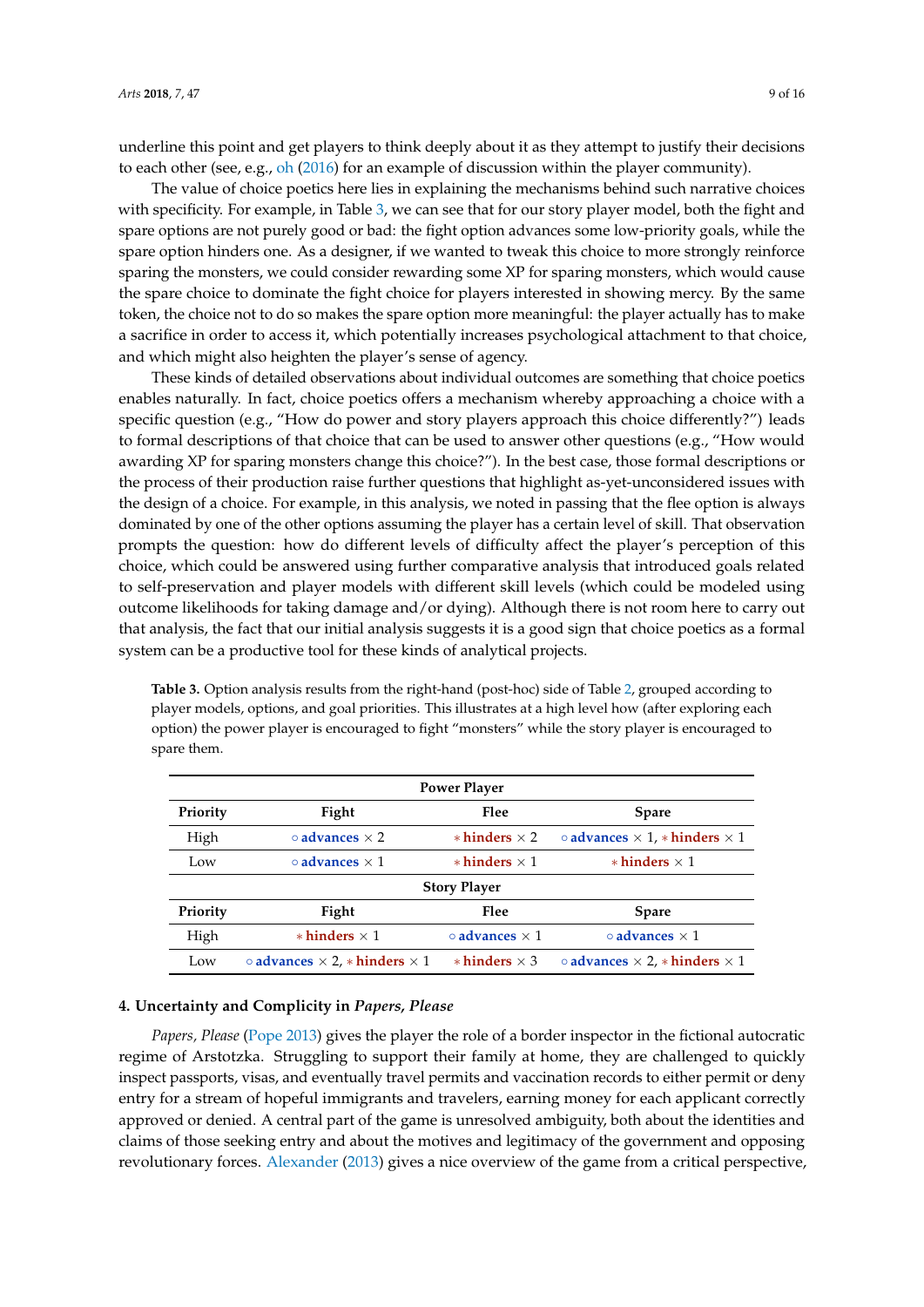and [Formosa et al.](#page-14-21) [\(2016\)](#page-14-21) provides a detailed analysis of its systemic engagement with a variety of moral issues.

Of interest to this analysis is the choice shown in Figure [2,](#page-9-0) and similar choices with higher stakes which come up at several points in the game. In each case, the player must decide whether to take someone at their word that, despite a missing or incorrect document, they still deserve admission. This decision is complicated by the fact that the game also presents situations where applicants attempt to bribe or threaten the player, implying that not all of their claims can be taken at face value. This decision about the fate of an ostensible refugee (or similar person) embodies one of the central themes of the game: how the uncertainty of information from unreliable sources can be pitted against the certain plight of one's family to turn a moral dilemma into a choice with a reluctant "better" option. In the rest of this section, we show the results of each step of a choice poetic analysis (see Section [1\)](#page-0-0) for the choice described in Figure [2.](#page-9-0)

<span id="page-9-0"></span>

**Figure 2.** A screenshot from *Papers, Please* showing the interface as the player decides whether to admit a traveler. The traveler in question previously stated that she was coming to visit her son, who she has not seen in 6 years. Although her entry permit is slightly out-of-date, she is asking for leniency. At this point, the player must decide to either approve or deny her visa. Screenshot by Peter Mawhorter, licensed under CC BY SA.

# *4.1. Goal Analysis*

For the purposes of understanding this choice, it is sufficient to use a single player model with the following prioritized goals:

- (high-priority) Provide for your family—the player wants to earn credits and avoid penalties to be able to pay for food and shelter at the end of the day.
- (high-priority) Act ethically—as much as possible, the player wants to treat applicants ethically and avoid acting in ways that would harm them without a proportionate justification, even when this goes against the government's dictates.
- (medium-priority) Apprehend criminals—separate from their desire to earn credits, the player actively wants to identify applicants who might be attempting to gain entry to the country deceitfully and reject their applications.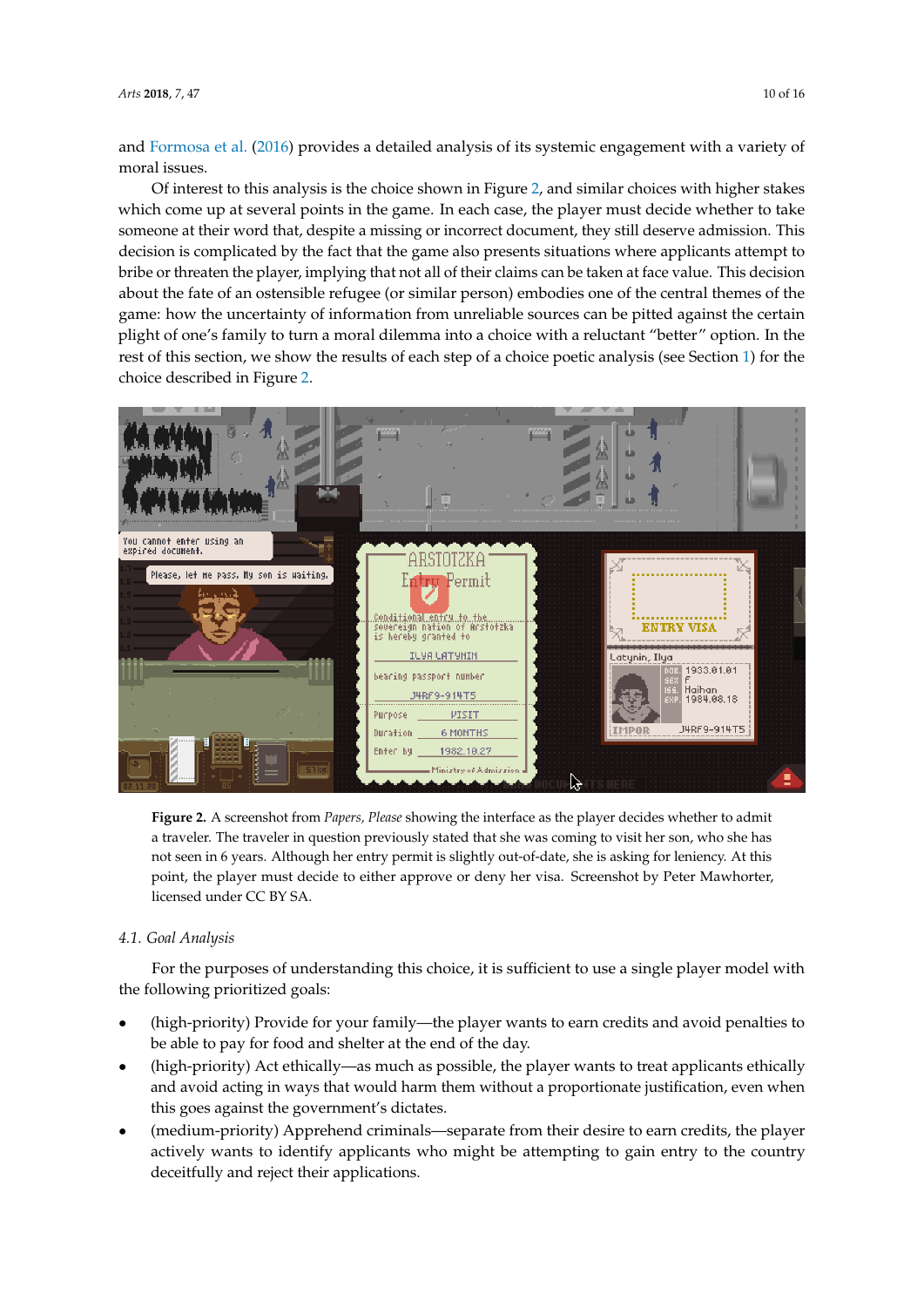• (low-priority) Admit approved travellers—all else being equal, the player seeks to treat applicants fairly and admit those that have everything in order.

If we were concerned about differences between players, we could repeat this analysis with another set of player goals and contrast the results, as we did with *Undertale*. Note that, especially in this case, the results of the analysis inform and justify the player model used. If results differ significantly from what we know about a choice, there are two possibilities: either one or more of our assumptions (about goals, goal priorities, and/or the perception of outcomes) was wrong, in which case we can revise or extend our assumptions and re-do the analysis, or what we thought we knew was wrong, and we should be able to use our analysis to demonstrate why. In this case, we think, based on other analyses and interviews with the game designer, that *Papers, Please* uses ambiguity to encourage complicity, and through a formal analysis, we should be able to either back up that intuition or demonstrate why things do not actually work that way.

Because choice poetics makes its assumptions about player motivations and perceived outcome likelihoods explicit, these aspects of the analysis can be easily examined and criticized. In many cases, the most efficient means of dealing with such criticism is to expand the analysis or contrast it with a proposed alternative. When an analysis disagrees with other sources, the source of that disagreement is often differing assumptions about how players will perceive a choice or about how they will respond to the options offered. Making those assumptions explicit thus helps ground potential disagreements, and not only allows for stating disagreements clearly (e.g., "I don't think that most players will place a high priority on acting ethically.") but allows for alternative assumptions to be tested using an identical analytical process.

When an analysis agrees with other sources in its conclusions, the burden is on the critic to argue why a specific choice of goal priorities or outcome likelihoods is unrealistic, and demonstrate how that affects the overall argument put forward. Ideally, of course, such questions might also be settled by gathering real data about player perceptions of goals and outcomes, and choice poetics provides a framework for doing so (see [Mawhorter et al.](#page-15-2) [\(2015b\)](#page-15-2)).

# *4.2. Likelihood Analysis*

<span id="page-10-0"></span>Table [4](#page-10-0) shows a breakdown of outcomes and their likelihoods for both possible decisions; relevant outcomes have been essentially intuited from player goals. Note in particular the outcomes with unknown likelihood that represent competing possible worlds with respect to the trustworthiness of the applicant: if they are telling the truth about their plight, admitting them realizes a different outcome than if they are just making up their story to gain entrance, and the player does not have enough information to make an informed judgement either way.

| Approve                       | Deny                           |  |  |
|-------------------------------|--------------------------------|--|--|
| (likely) Do not earn a credit | (likely) Earn a credit         |  |  |
| (likely) Get punished         | (likely) No punishment         |  |  |
| (unknown) Refugee is saved    | (unknown) Refugee is condemned |  |  |
| (unknown) Scam is rewarded    | (unknown) Scam is thwarted     |  |  |

**Table 4.** Likelihood analysis for the choice shown in Figure [2.](#page-9-0)

#### *4.3. Prospective Analysis*

The prospective analysis results are shown on the left side of Table [5;](#page-11-0) note that one of the goals (that of admitting approved applicants) is irrelevant here. From these results, we can immediately see that, although both options threaten some goals, the deny option is clearly better with regards to the high-priority goal of feeding your family. In fact, although approving the applicant might be an ethical action, that is not certain, and denying the applicant might also be in line with our player model's ethical standards if in fact they are making up their story.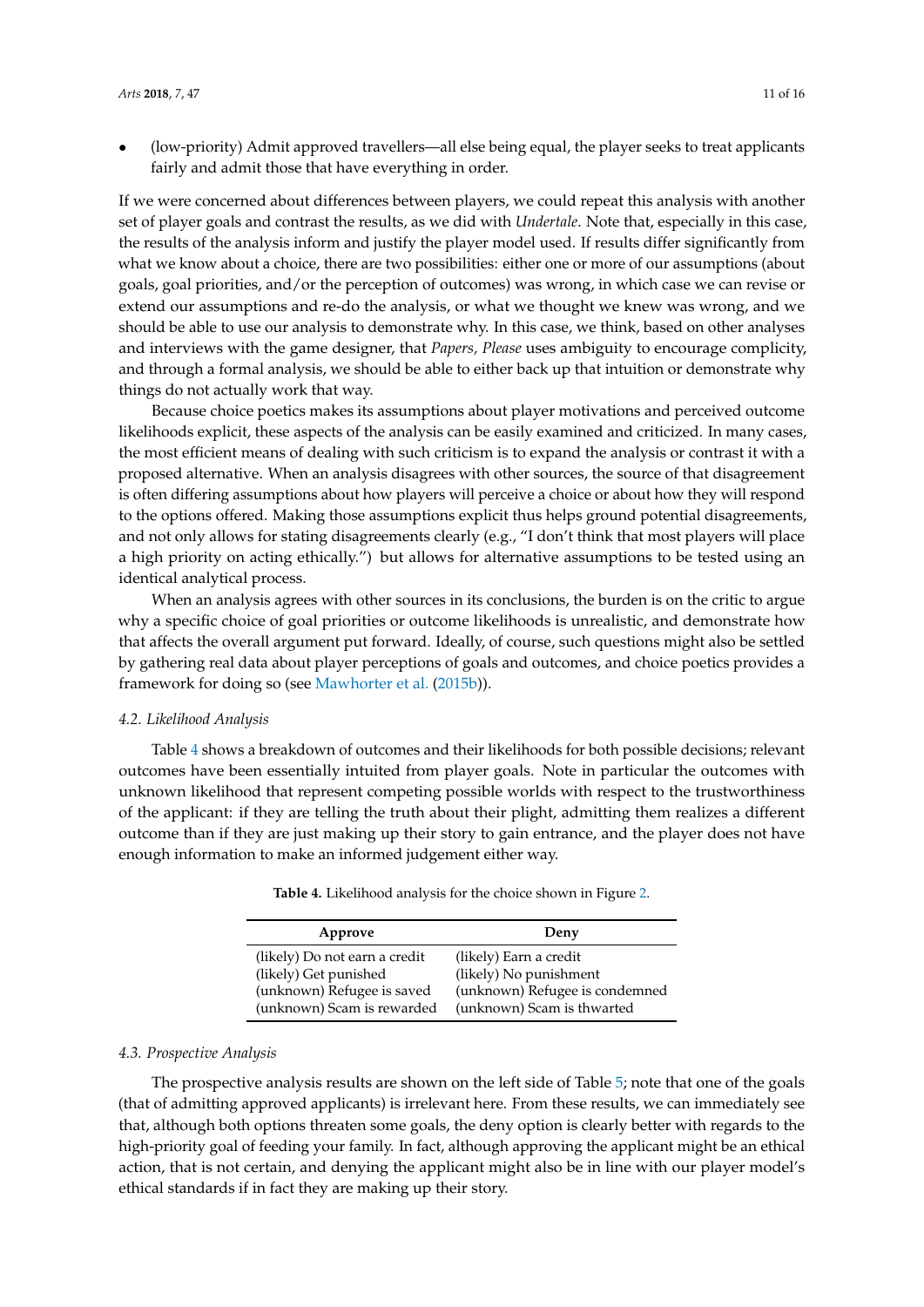While this choice does not contain any well-known outcome patterns (cf. [Mawhorter et al.](#page-15-0) [\(2014\)](#page-15-0)), it does involve some moral concerns, pitting one's desire to help one's family against concerns about turning away a refugee. The structure is clarified further if we consider the same analysis under the assumption that the applicant is telling the truth, which is shown on the right side of Table [5.](#page-11-0) This new analysis has the structure of a classic dilemma: Two options, each of which ∗ **hinders** an equally important goal. Compared to the left side of Table [5,](#page-11-0) concerns about apprehending criminals are gone, and the refugee-related outcomes, now believed to be likely, make the moral weight of the decision unambiguous.

This comparison thus illustrates exactly how *Papers, Please* (and governments) can manufacture complicity: by introducing doubts about the motives of strangers while emphasizing the certainty of outcomes for loved ones, a dilemma that clearly warrants serious moral concern can be transformed into an uneven choice where multiple avenues of justification are available. Note in particular that the player model's goal of apprehending criminals was not a deciding factor in this case. Regardless of the existence of that goal, uncertainty about the applicant's situation still eliminates any ◦ **advances** labels from the "Approve" column while leaving the "Deny" column ∗ **hinders**-free. The ambiguous decision is still not an easy one, as evidenced by the fact that it ∗ **threatens** a top-priority goal (behaving ethically). This leaves the player feeling uneasy about the decision, and potentially helps prompt more reflection on the decision, but ultimately our player model will still view denying the application as the better choice once uncertainty is introduced.

| on the left ("With Suspicion"), and a revised analysis assuming that the player trusts the applicant |  |
|------------------------------------------------------------------------------------------------------|--|
| ("Without Suspicion") is shown on the right. See Section 1 for how the labels were applied.          |  |
|                                                                                                      |  |

<span id="page-11-0"></span>**Table 5.** Option analysis for the example choice shown in Figure [2.](#page-9-0) The default analysis is shown

|                     | <b>With Suspicion</b>        |                         | <b>Without Suspicion</b>     |                              |  |
|---------------------|------------------------------|-------------------------|------------------------------|------------------------------|--|
| Goal                | Approve                      | Deny                    | Approve                      | Deny                         |  |
| provide-for-family  | $*$ threatens<br>$*$ hinders | o enables<br>o advances | $*$ threatens<br>$*$ hinders | o enables<br>o advances      |  |
| act-ethically       | o enables                    | * threatens             | o enables<br>o advances      | $*$ threatens<br>$*$ hinders |  |
| apprehend-criminals | <b>*</b> threatens           | o enables               | $<$ none $>$                 | $<$ none $>$                 |  |
| admit-approved      | $<$ none $>$                 | $<$ none $>$            | $<$ none $>$                 | $<$ none $>$                 |  |

#### *4.4. Retrospective Analysis*

At the end of each day in *Papers, Please*, the player is paid based on the number of applicants they processed "correctly," and then must decide how much money to allocate for family needs, such as food, heating, and eventually, medicine. However, except in a few special cases, there is no information provided about the subsequent outcomes for the applicants who have entered the country that day. In cases where information is available, it is as likely to raise more suspicions as assuage them: The player is eventually asked to participate in a plot to overthrow the Arstotzkan government, and both sides of the conflict are presented as having questionable motives. The player is thus not given many chances to justify their beliefs about the truth of applicants' statements, and in some cases, is given extra reasons to doubt them. Of course, such blanket beliefs about future applicants based on past applicants are simple biases, not rational conclusions, because the applicants are independent of each other, but they would help assuage the player's conscience (or potentially inflame it if the evidence contradicted the player's assumptions). However, by denying even such a false sense of closure, the game encourages the player to feel vaguely uneasy about their role.

At the same time, by emphasizing the outcomes for the player's family, the game pushes the player away from the dilemma mindset and towards an obvious justification for complicity: the player "had" to act in the state's interests because their family's welfare was at stake. From a choice poetic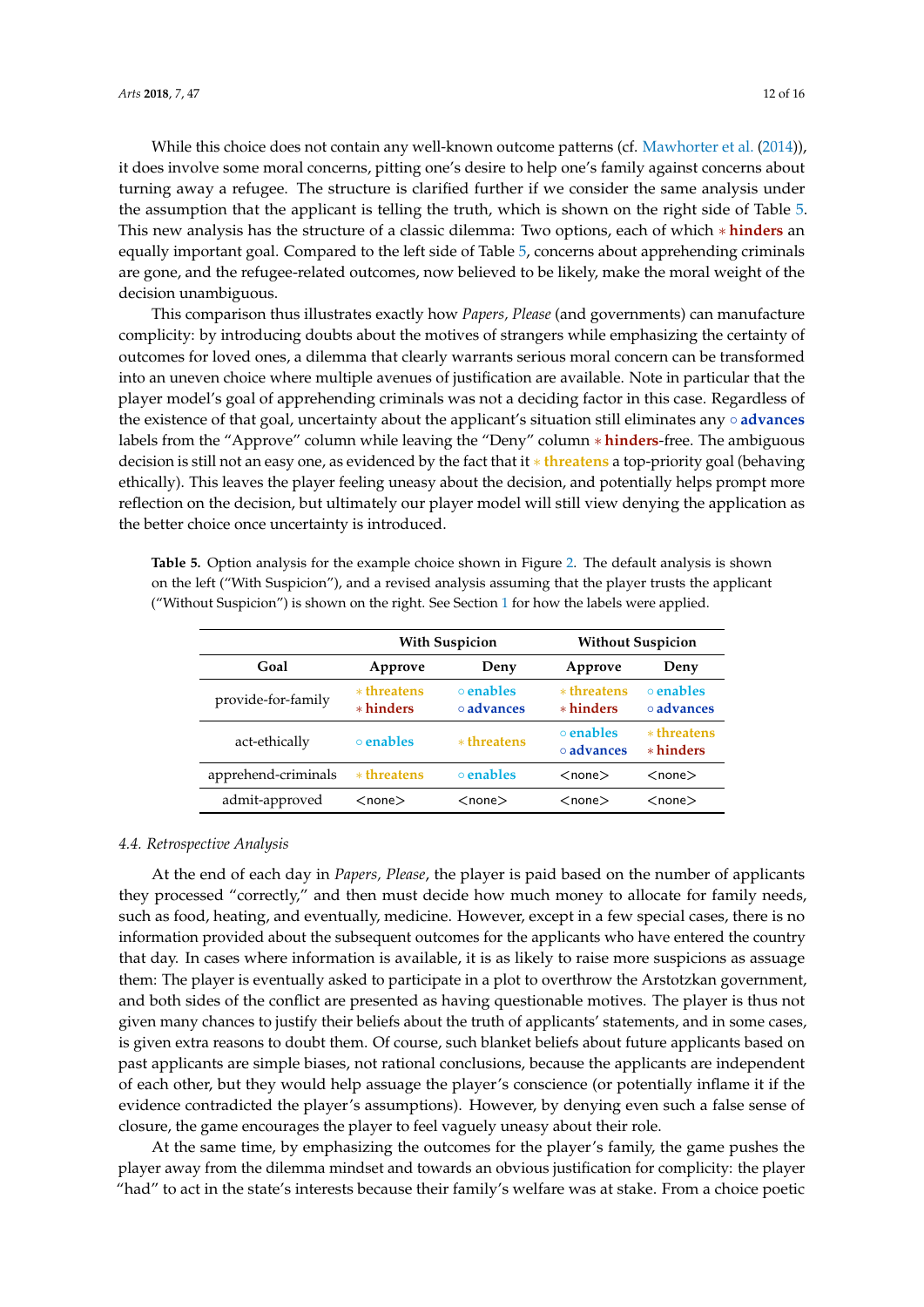perspective, this choice thus has two interesting properties: First, certain outcomes remain hidden from the player indefinitely, and second, the outcomes that are apparent are emphasized in the course of continued play. The withholding of information serves the purpose of introducing and even emphasizing the uncertainty about outcomes that tilts the choice as discussed above, while the emphasis on the relatively certain outcomes gives the player an extra push towards viewing the choice not as a moral dilemma but as a situation where there is only one "correct" choice.

## *4.5. Discussion*

As with our *Undertale* analysis, the conclusions we reach are the same as those of other analysts [\(Alexander](#page-13-5) [2013;](#page-13-5) [Formosa et al.](#page-14-21) [2016\)](#page-14-21), which is encouraging, because it validates our methodology. At the same time, the level of detail we achieve enables us to answer further questions: how exactly does ambiguity play a role in encouraging complicity in *Papers, Please*, and what changes in player mindset or choice specifics might lead to a different outcome?

Having set out to understand how exactly *Papers, Please* uses ambiguity to encourage complicity, we have used choice poetics to provide a detailed explanation of the mechanisms behind this effect. The comparison presented in Table [5](#page-11-0) shows that suspicion about the motives of petitioners is key to turning a dilemma into a more murky and lopsided choice. From this detailed analysis, we can also see which aspects of the player's mindset are necessary for this effect to occur: The player model's goal of apprehending criminals is surprisingly irrelevant to the deconstruction of the dilemma, because the goal of providing for one's family pushes in the same direction and is more clearly established by the context of the decision. What is important instead is the player's willingness to be persuaded that some applicants do not deserve entry, and that denying them entry would be a good thing. An anarchist player who believed that denying anyone entry was immoral (or at least, that some balance of honest and dishonest applicants should always be resolved to favor the honest applicants) would resist the technique used here and face a clear dilemma between feeding their family and obeying their conscience.

## **5. Conclusions**

Through our analyses of choices from *Undertale* and *Papers, Please*, we have demonstrated the concrete application of choice poetics to two very different choices. As already mentioned, the conclusions drawn here about both games have already been reached by others, which confirms that our analytical approach leads to sound conclusions. Relative to a typical close reading approach, choice poetics provides extra formal structure that encourages detailed observation and which can lead to secondary observations about the choice being analyzed. In addition, where a close reading uses the author's experience to stand in for the experience of players, choice poetics forces the analyst to create explicit player models, thus reifying their assumptions about how choices will be perceived and opening them up for examination. The assumptions that choice poetics makes about player goals are thus both a weakness (they might be wrong) and a strength (errors can be identified exactly, and contrasting analyses can test hypotheses about player goals).

Besides encouraging more explicit examination of choices, we also hope that a formalist framework can make analysis more accessible to novice critics, allowing them to systematically identify interesting aspects of a choice, and that it can provide precise language for describing narrative choices and their poetic effects. Ideally, choice poetics should support discussions about why and how a choice achieves its poetic effect, and should enable those discussions to be more detailed and specific.

To explore modes of engagement, we gave an example of paired choice analysis with a central and recurring choice from *Undertale*, showing how choice poetics can be used to contrast different play styles. The benefit in this case was a detailed look at how *Undertale* separates players with different priorities into different choice patterns to encourage dialogue between players who experience the game differently, including how divergence is encouraged at both initial and subsequent encounters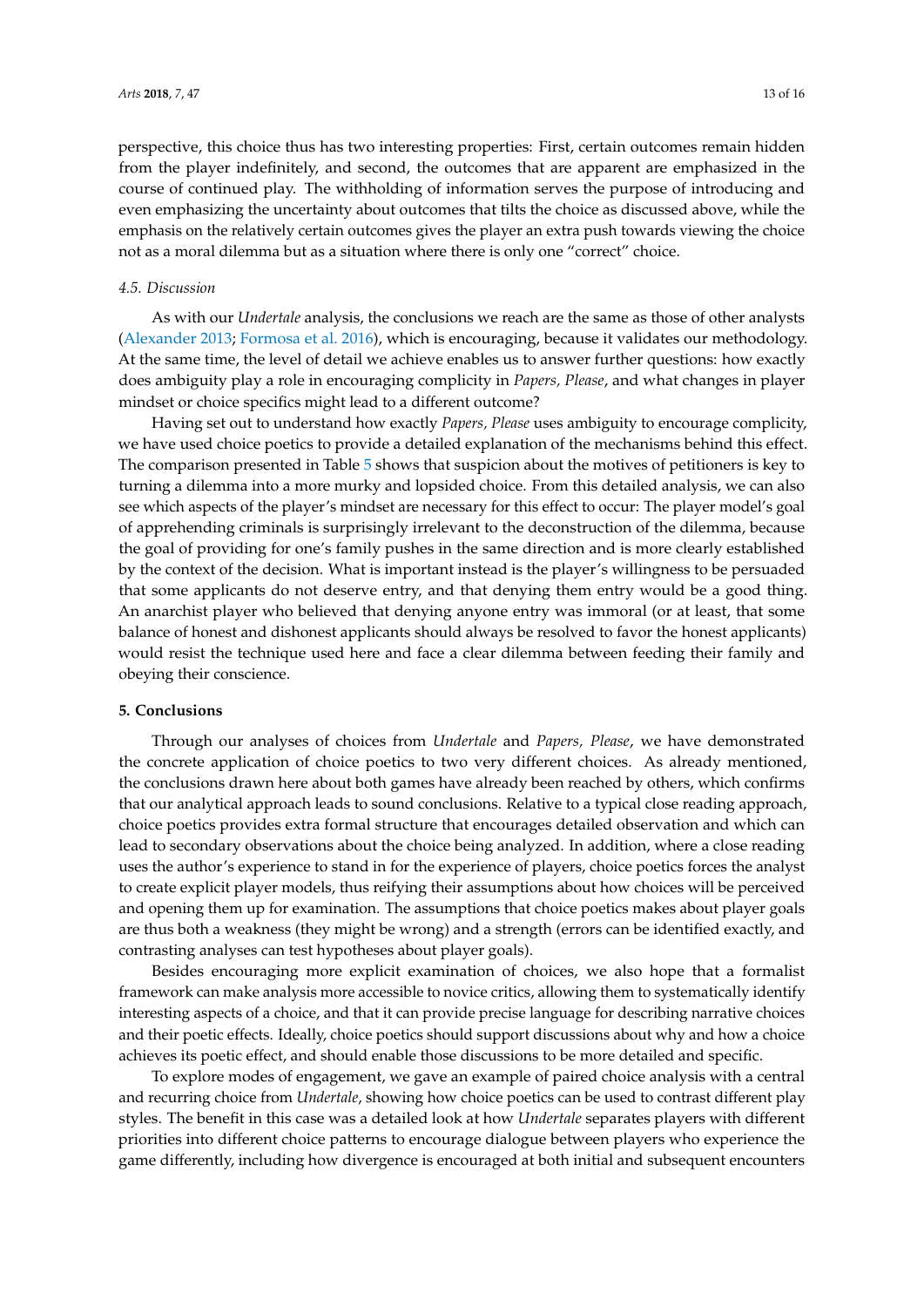with a repeated choice. Choice poetics helps pinpoint exactly which outcomes drive that separation, and what sets of priorities are necessary for it to happen.

We then went into depth with *Papers, Please*, using prospective and retrospective analysis to pin down subtle characteristics of a common choice in that game. Noting how uncertainty undermined a dilemma configuration for that choice, we were able to describe in detail how that choice tilts players towards complicity with the game's fictional regime, and what other aspects of the choice design help contribute to this outcome. In fact, our analysis reveals several simple changes that could have been implemented had the author wished to create a different narrative. For example, revealing after-the-fact that most applicants begging for asylum were in fact refugees would be enough to permit a story where the player bravely resists their regime's authoritarian tendencies by turning the present ambiguous choice into a clear moral dilemma. The utility of choice poetics here then is to identify exactly how a choice creates a certain feeling, and which elements of the choice might be changed to create a different one.

In all of the analyses presented here, we engage with choice poetics as human scholars, using only those pieces of the theory that are relevant to the specific choices at hand and glossing over details that seem evident from common sense. Although choice poetics was designed with operationalization in mind, our analyses show that it can also be of use to human critics as a framework for discussion. We also expect that the framework's systematic steps will be useful when confronted with choices that are difficult to understand, and that the notion of different player models will help illuminate choices that leave different actual players feeling different things.

As we continue to develop this theory, we plan to explore further computational models and collect and analyze play traces to demonstrate the theory's utility in the domain of automated analysis, with the eventual goal of using it for on-line player modeling to enable responsive stories. Additionally, we hope to remain in dialogue with critics and games scholars who seek to understand narrative choices, and hope that our framework can at least provide useful language to this community for discussing poetic choices. Of course, we will also continue examining games, and may come up with more examples of how choice poetics can be productively applied to understanding how their choices fit into their narratives.

**Author Contributions:** Conceptualization, all authors; Investigation, P.M., C.Z., A.G. and A.J.; Writing–Original Draft Preparation, P.M., C.Z. and A.G.; and Writing–Review and Editing, P.M. and N.W.-F.

**Funding:** The authors would like to acknowledge the support of National Science Foundation grant IIS-1409992, which supported some of the initial development of choice poetics.

**Conflicts of Interest:** The authors declare no conflict of interest.

#### **References**

<span id="page-13-5"></span><span id="page-13-2"></span>Aarseth, Espen J. 1997. *Cybertext: Perspectives on Ergodic Literature*. Baltimore: JHU Press.

Alexander, Leigh. 2013. Designing the Bleak Genius of *Papers, Please*. Available online: [http://www.gamasutra.](http://www.gamasutra.com/view/news/199383/Designing_the_bleak_genius_of_Papers_Please.php) [com/view/news/199383/Designing\\_the\\_bleak\\_genius\\_of\\_Papers\\_Please.php](http://www.gamasutra.com/view/news/199383/Designing_the_bleak_genius_of_Papers_Please.php) (accessed on 22 May 2018).

<span id="page-13-0"></span>Aristotle. 1917. *The Poetics of Aristotle*. London: Macmillan.

- <span id="page-13-1"></span>Barthes, Roland, and Lionel Duisit. 1975. An introduction to the structural analysis of narrative. *New Literary History* 6: 237–72. [\[CrossRef\]](http://dx.doi.org/10.2307/468419)
- <span id="page-13-6"></span>Brehm, Jack W. 1956. Postdecision changes in the desirability of alternatives. *The Journal of Abnormal and Social Psychology* 52: 384. [\[CrossRef\]](http://dx.doi.org/10.1037/h0041006)
- <span id="page-13-3"></span>Cardona-Rivera, Rogelio Enrique, Justus Robertson, Stephen G. Ware, Brent E. Harrison, David L. Roberts, and Robert Michael Young. 2014. Foreseeing meaningful choices. Paper presented at the 10th Artificial Intelligence and Interactive Digital Entertainment Conference, Raleigh, NC, USA, October 3–7.
- <span id="page-13-4"></span>Consalvo, Mia, Thorsten Busch, and Carolyn Jong. 2016. Playing a better me: How players rehearse their ethos via moral choices. *Games and Culture* 11: 1–20. [\[CrossRef\]](http://dx.doi.org/10.1177/1555412016677449)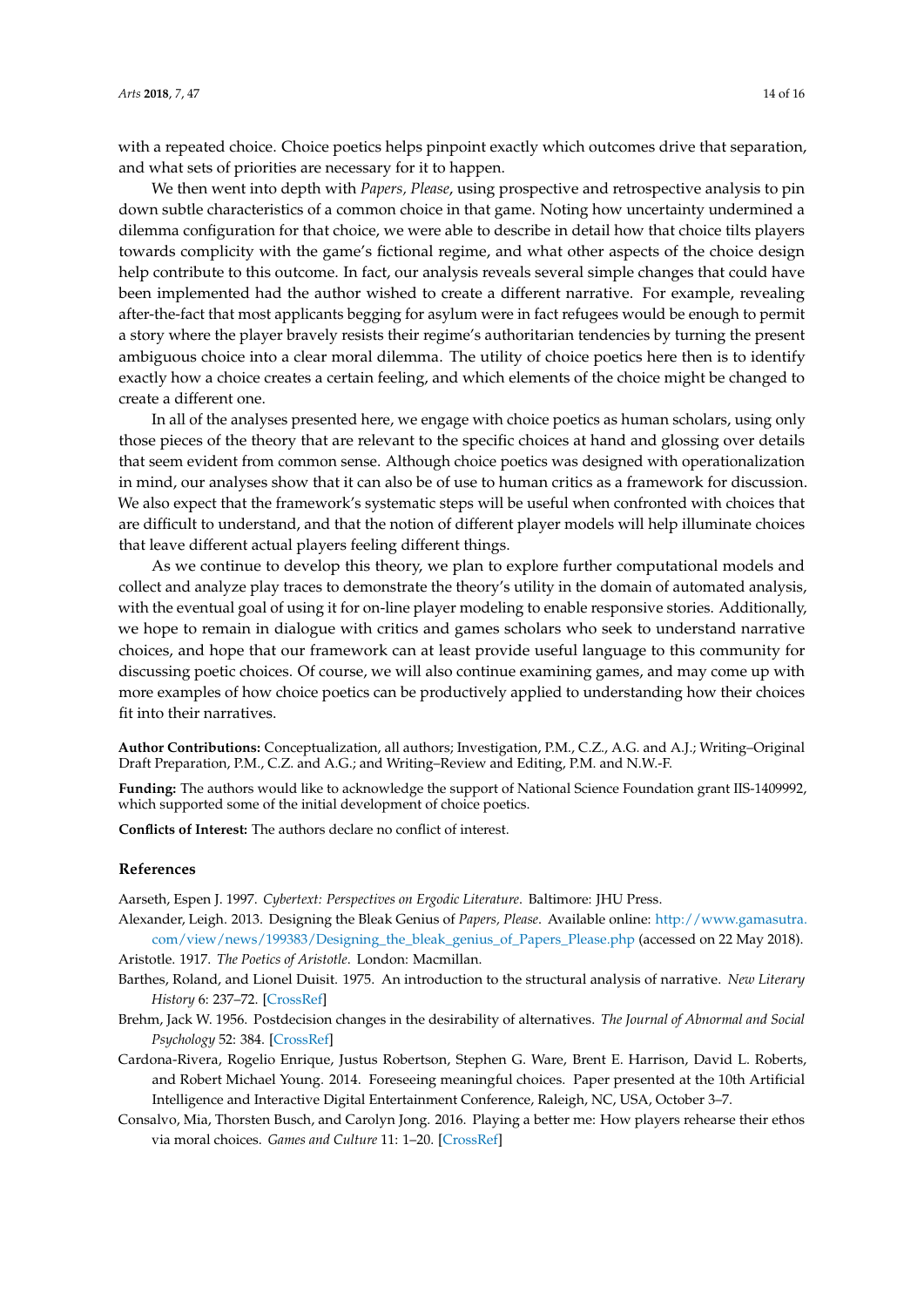- <span id="page-14-15"></span>Day, Timothy, and Jichen Zhu. 2017. Agency informing techniques: Communicating player agency in interactive narratives. Paper presented at the 12th International Conference on the Foundations of Digital Games (FDG '17), New York, NY, USA, August 14–17. New York: ACM, pp. 56:1–56:4. [\[CrossRef\]](http://dx.doi.org/10.1145/3102071.3106363)
- <span id="page-14-18"></span>Ellithorpe, Morgan E., Carlos Cruz, John A. Velez, David R. Ewoldsen, and Adam K. Bogert. 2015. Moral license in video games: When being right can mean doing wrong. *Cyberpsychology, Behavior, and Social Networking* 18: 203–207. [\[CrossRef\]](http://dx.doi.org/10.1089/cyber.2014.0599) [\[PubMed\]](http://www.ncbi.nlm.nih.gov/pubmed/25803312)
- <span id="page-14-11"></span>Fabulich, Dan. 2010. 5 Rules for Writing Interesting Choices in Multiple Choice Games. Available online: [http://www.choiceofgames.com/2010/03/5-rules-for-writing-interesting-choices-in-multiple-choice](http://www.choiceofgames.com/2010/03/5-rules-for-writing-interesting-choices-in-multiple-choice-games/)[games/](http://www.choiceofgames.com/2010/03/5-rules-for-writing-interesting-choices-in-multiple-choice-games/) (accessed on 22 June 2018).
- <span id="page-14-17"></span>Feeld, Julian. 2015. Interview: Toby Fox of Undertale. Available online: [http://outermode.com/interview-toby](http://outermode.com/interview-toby-fox-undertale)[fox-undertale](http://outermode.com/interview-toby-fox-undertale) (accessed on 22 June 2018).
- <span id="page-14-13"></span>Fendt, Matthew William, Brent Harrison, Stephen G. Ware, Rogelio E. Cardona-Rivera, and David L. Roberts. 2012. Achieving the illusion of agency. In *Interactive Storytelling*. Berlin: Springer, pp. 114–25.
- <span id="page-14-19"></span>Ferguson, Christopher J. 2008. The school shooting/violent video game link: Causal relationship or moral panic? *Journal of Investigative Psychology and Offender Profiling* 5: 25–37. [\[CrossRef\]](http://dx.doi.org/10.1002/jip.76)
- <span id="page-14-8"></span>Flanagan, Mary. 2009. *Critical Play: Radical Game Design*. Cambridge: The MIT Press.
- <span id="page-14-21"></span>Formosa, Paul, Malcolm Ryan, and Dan Staines. 2016. *Papers, Please* and the systemic approach to engaging ethical expertise in videogames. *Ethics and Information Technology* 18: 211–25. [\[CrossRef\]](http://dx.doi.org/10.1007/s10676-016-9407-z)
- <span id="page-14-4"></span><span id="page-14-1"></span>Fox, Toby. 2015. *Undertale*. Self-Published. Various platforms.
- Frasca, Gonzalo. 2003. Ludologists love stories, too: Notes from a debate that never took place. In *Level up Conference Proceedings*. JE Utrecht: University of Utrecht.
- <span id="page-14-22"></span>fuandon. 2015.Let's Play Undertale! [BLIND] Part 1: Hello, Mom. Available online: [https://www.youtube.com/](https://www.youtube.com/watch?v=plvjJx-ERWY) [watch?v=plvjJx-ERWY](https://www.youtube.com/watch?v=plvjJx-ERWY) (accessed on 16 August 2018).
- <span id="page-14-2"></span>Green, Melanie C., and Timothy C. Brock. 2000. The role of transportation in the persuasiveness of public narratives. *Journal of Personality and Social Psychology* 79: 701. [\[CrossRef\]](http://dx.doi.org/10.1037/0022-3514.79.5.701) [\[PubMed\]](http://www.ncbi.nlm.nih.gov/pubmed/11079236)
- <span id="page-14-24"></span>Hall, Lars, Petter Johansson, and Thomas Strandberg. 2012. Lifting the veil of morality: Choice blindness and attitude reversals on a self-transforming survey. *PLoS ONE* 7: 1–8. [\[CrossRef\]](http://dx.doi.org/10.1371/journal.pone.0045457)
- <span id="page-14-7"></span>Hamari, Juho, and Janne Tuunanen. 2014. Player types: A meta-synthesis. *Transactions of the Digital Games Research Association* 1: 29–53. [\[CrossRef\]](http://dx.doi.org/10.26503/todigra.v1i2.13)
- <span id="page-14-16"></span>Hughes, William. 2015. Undertale Dares Players to Make a Mistake They Can Never Take Back. Available online: <https://games.avclub.com/undertale-dares-players-to-make-a-mistake-they-can-neve-1798287299> (accessed on 22 June 2018).
- <span id="page-14-14"></span>Iten, Glena H., Sharon T. Steinemann, and Klaus Opwis. 2018. Choosing to help monsters: A mixed-method examination of meaningful choices in narrative-rich games and interactive narratives. Paper presented at the 2018 ACM CHI Conference on Human Factors in Computing Systems, Montreal, QC, Canada, April 21–26.
- <span id="page-14-20"></span>Katsarov, Johannes, Markus Christen, Ralf Mauerhofer, David Schmocker, and Carmen Tanner. 2017. Training moral sensitivity through video games: A review of suitable game mechanisms. *Games and Culture* 12: 1–23. doi[:10.1177/1555412017719344.](https://doi.org/10.1177/1555412017719344) [\[CrossRef\]](http://dx.doi.org/10.1177/1555412017719344)
- <span id="page-14-10"></span>Lange, Amanda. 2014. "you're just gonna be nice:" How players engage with moral choice systems. *Journal of Games Criticism* 1: 1–16.
- <span id="page-14-12"></span>Laws, Robin. 2001. *Robin's Laws of Good Game Mastering*. Austin: Steve Jackson Games.
- <span id="page-14-5"></span>Lindley, Craig A. 2005. Story and narrative structures in computer games. In *Developing Interactive Narrative Content: Sagas/Sagasnet Reader*. Edited by Brunhild Bushoff. Munich: High Text Verlag.
- <span id="page-14-9"></span>Mallon, Bride, and Brian Webb. 2005. Stand up and take your place: Identifying narrative elements in narrative adventure and role-play games. *Computers in Entertainment* 3: 6. [\[CrossRef\]](http://dx.doi.org/10.1145/1057270.1057285)
- <span id="page-14-3"></span>Mar, Raymond A., and Keith Oatley. 2008. The function of fiction is the abstraction and simulation of social experience. *Perspectives on Psychological Science* 3: 173–92. [\[CrossRef\]](http://dx.doi.org/10.1111/j.1745-6924.2008.00073.x) [\[PubMed\]](http://www.ncbi.nlm.nih.gov/pubmed/26158934)
- <span id="page-14-6"></span>Mateas, Michael. 2001. A preliminary poetics for interactive drama and games. *Digital Creativity* 12: 140–52. [\[CrossRef\]](http://dx.doi.org/10.1076/digc.12.3.140.3224)
- <span id="page-14-23"></span>Mather, Mara, Eldar Shafir, and Marcia K. Johnson. 2000. Misremembrance of options past: Source monitoring and choice. *Psychological Science* 11: 132–38. [\[CrossRef\]](http://dx.doi.org/10.1111/1467-9280.00228) [\[PubMed\]](http://www.ncbi.nlm.nih.gov/pubmed/11273420)
- <span id="page-14-0"></span>Mawhorter, Peter. 2016. Artificial Intelligence as a Tool for Understanding Narrative Choices. Ph.D. dissertation, University of California Santa Cruz, Santa Cruz, CA, USA.